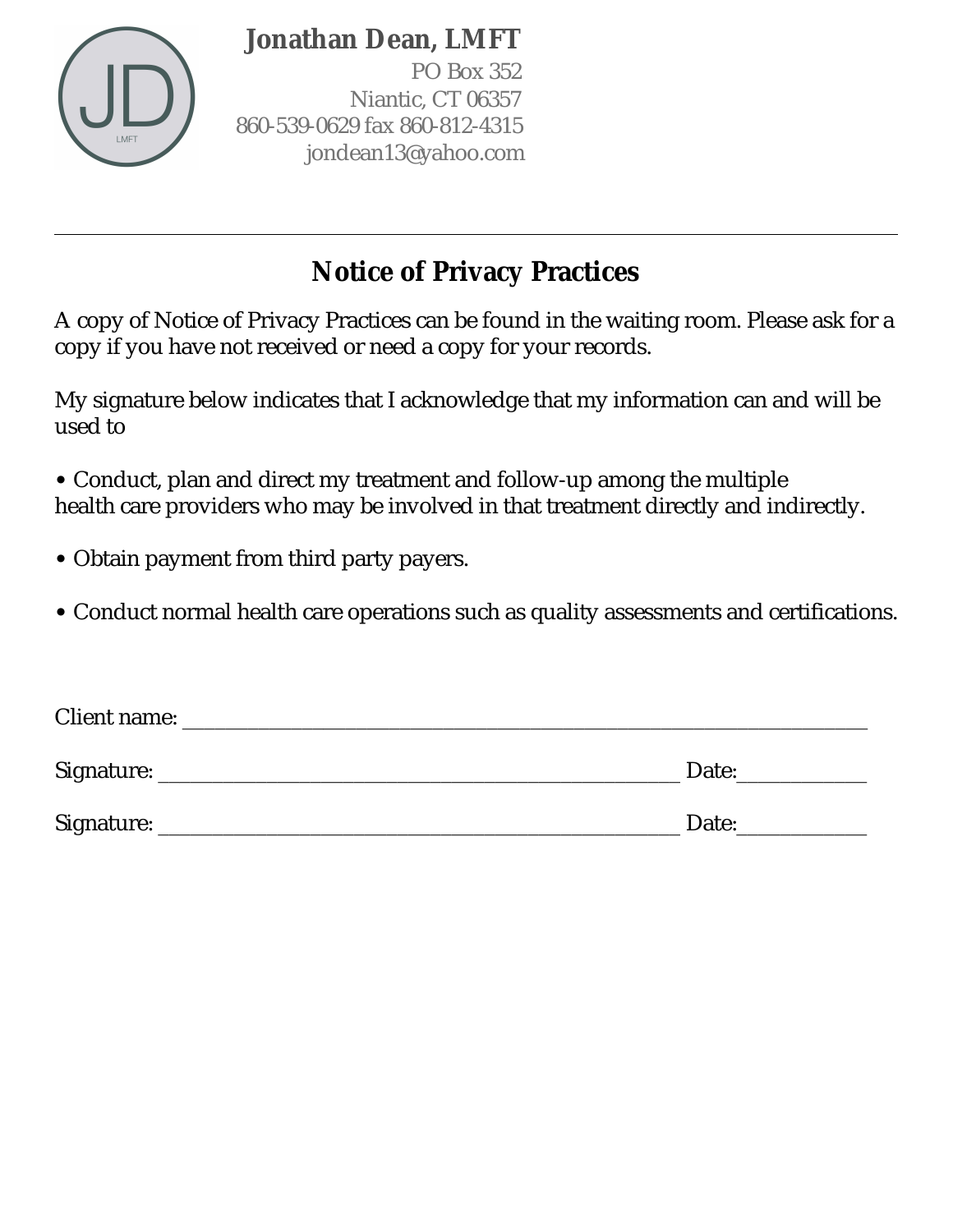PO Box 352 Niantic, CT 06357 860-539-0629 fax 860-812-4315 jondean13@yahoo.com

# **Insurance Reimbursement**

The signature below indicates that I have been informed of the fact that my insurance company may reimburse me for services received by Jonathan Dean, LMFT. If this should happen I will sign the check and forward' my payments to Jonathan Dean, LMFT for services rendered to me by my provider. I understand that if I do not forward payments to Jonathan Dean. LMFT that I will be billed the full amount that is owed by the insurance company.

I also understand that if the balance is not paid within (30) thirty days from receiving the explanation of insurance benefits from the insurance company and the bill from the office, that a \$5.00 billing fee will be added for each day that the balance is unpaid. If the unpaid balance, including billing fees, is not paid within (120) one hundred and twenty days of the original bill date, the balance will be sent into collections.

Client name: \_\_\_\_\_\_\_\_\_\_\_\_\_\_\_\_\_\_\_\_\_\_\_\_\_\_\_\_\_\_\_\_\_\_\_\_\_\_\_\_\_\_\_\_\_\_\_\_\_\_\_\_\_\_\_\_\_\_\_\_\_\_\_

| Client/Guardian Signature:    | Date: |
|-------------------------------|-------|
| Witness: Jonathan Dean, LMFT: | Date: |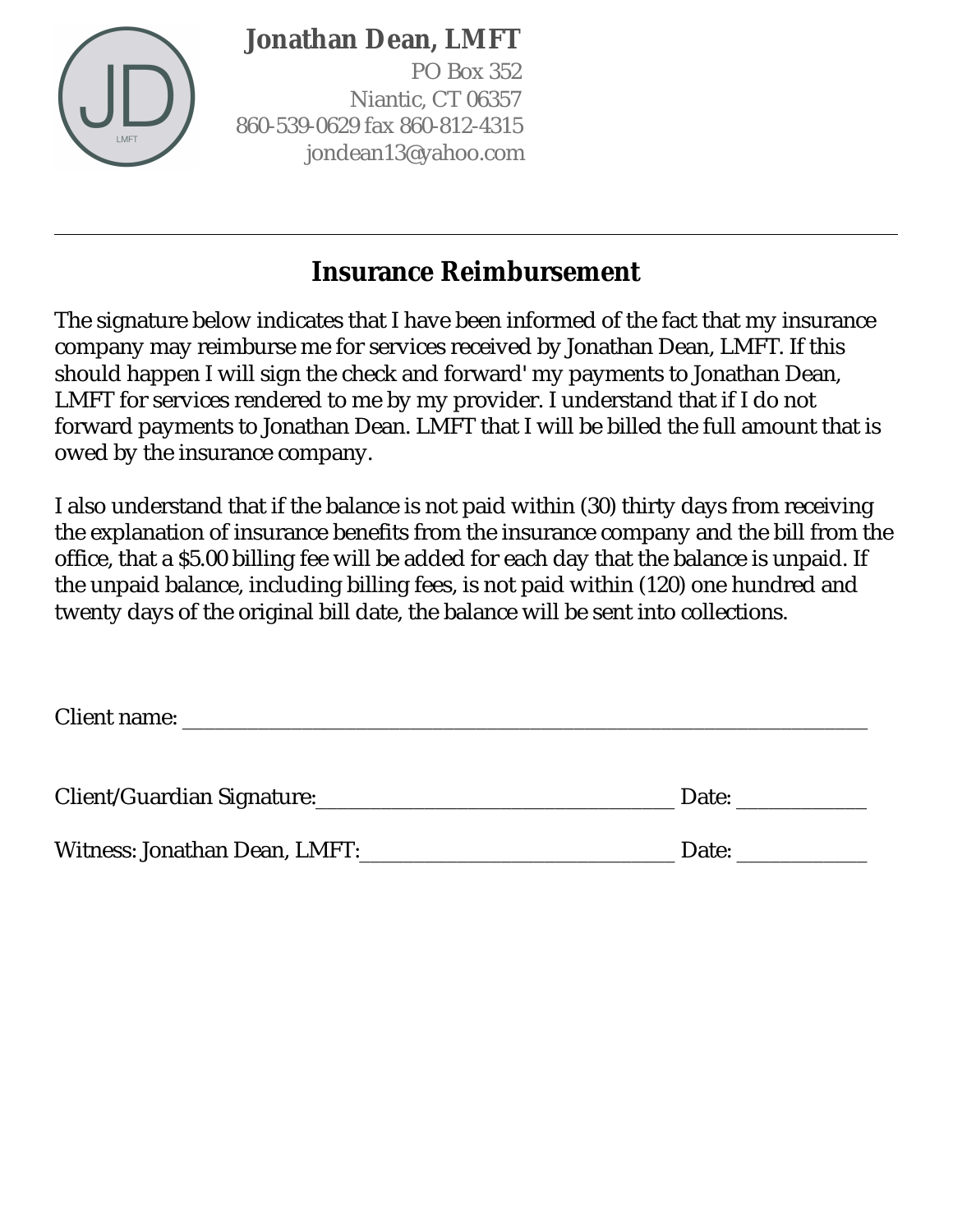PO Box 352 Niantic, CT 06357 860-539-0629 fax 860-812-4315 jondean13@yahoo.com

# **No Show/Late Cancellation Policy**

In order to provide quality service to you the client is your responsibility to make your appointment times. Jonathan Dean, LMFT requires 24 hour notification if you cannot make your scheduled appointment. Certain exceptions will be forgiven (i.e. weather conditions, illness). Should you cancel more than 3 appointments within a two month period, you-will be notified of your absences and possibly be terminated from care. An appropriate referral will be made in this event

You will be charged a \$90.00 no show/late cancellation fee should you fail to notify Jonathan Dean, LMFT of your absence. Please note that you will be responsible to pay this fee at the time of your next appointment.

I understand and agree to-the terms of the No snow and late cancellation policy:

| Client/Guardian Signature: | Date <sup>·</sup> |
|----------------------------|-------------------|
|                            |                   |

Witness: Jonathan Dean, LMFT:\_\_\_\_\_\_\_\_\_\_\_\_\_\_\_\_\_\_\_\_\_\_\_\_\_\_\_\_\_\_\_\_\_Date: \_\_\_\_\_\_\_\_\_\_\_\_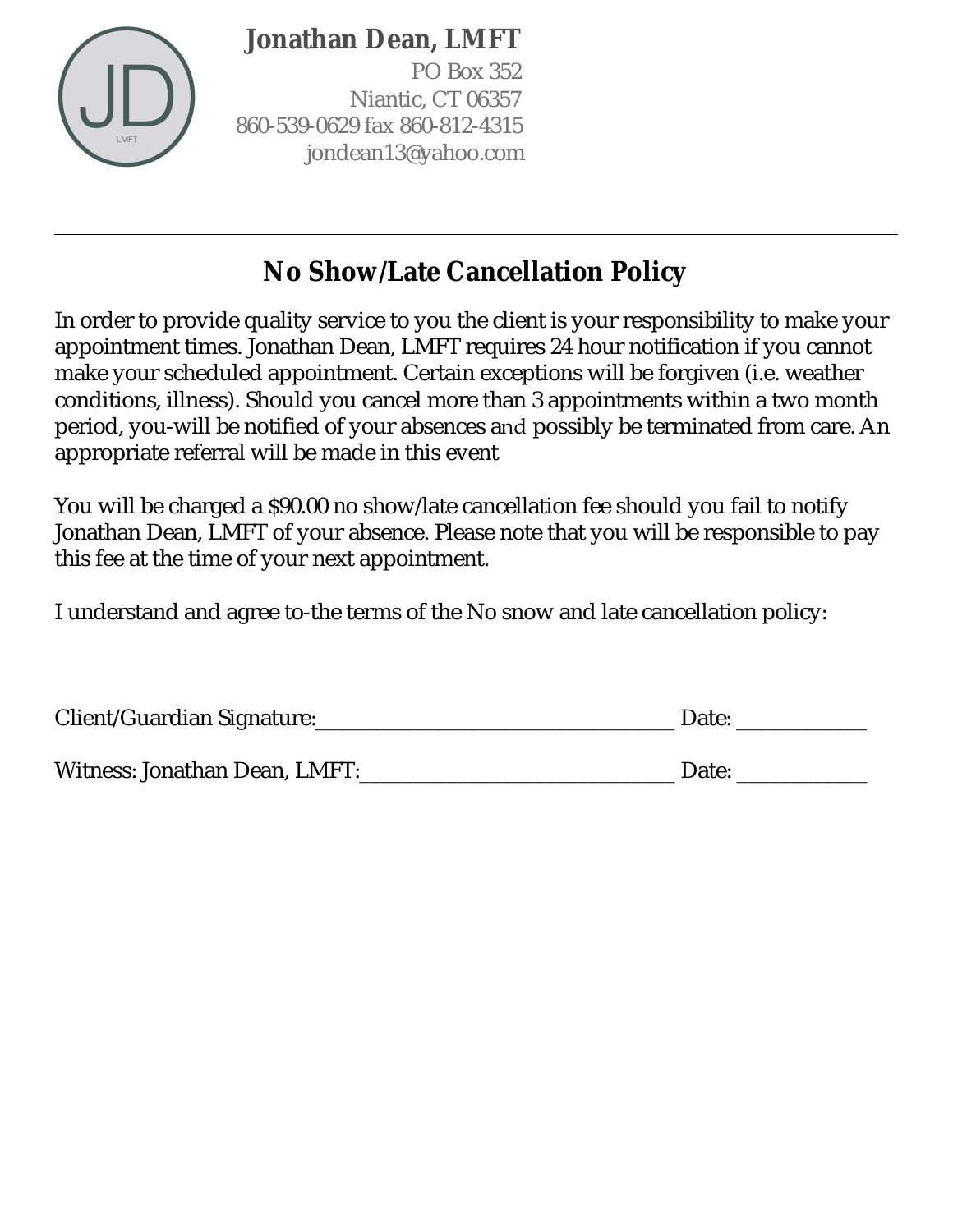

PO Box 352 Niantic, CT 06357 860-539-0629 fax 860-812-4315 jondean13@yahoo.com

### **Consent to Treatment**

I,\_\_\_\_\_\_\_\_\_\_\_\_\_\_\_\_\_\_\_\_\_\_\_\_\_\_\_\_\_\_\_\_\_\_\_\_\_\_\_\_\_\_\_\_ ,voluntarily consent to be treated by Jonathan Dean, LMFT. I understand that I have been given no guarantee as to the outcome or results of my treatment. I also understand that when my treatment is complete, or when I discharge myself, this consent will immediately expire.

| Client/Guardian Signature: | Date: |
|----------------------------|-------|
|                            |       |
| Jonathan Dean, LMFT:       | Date: |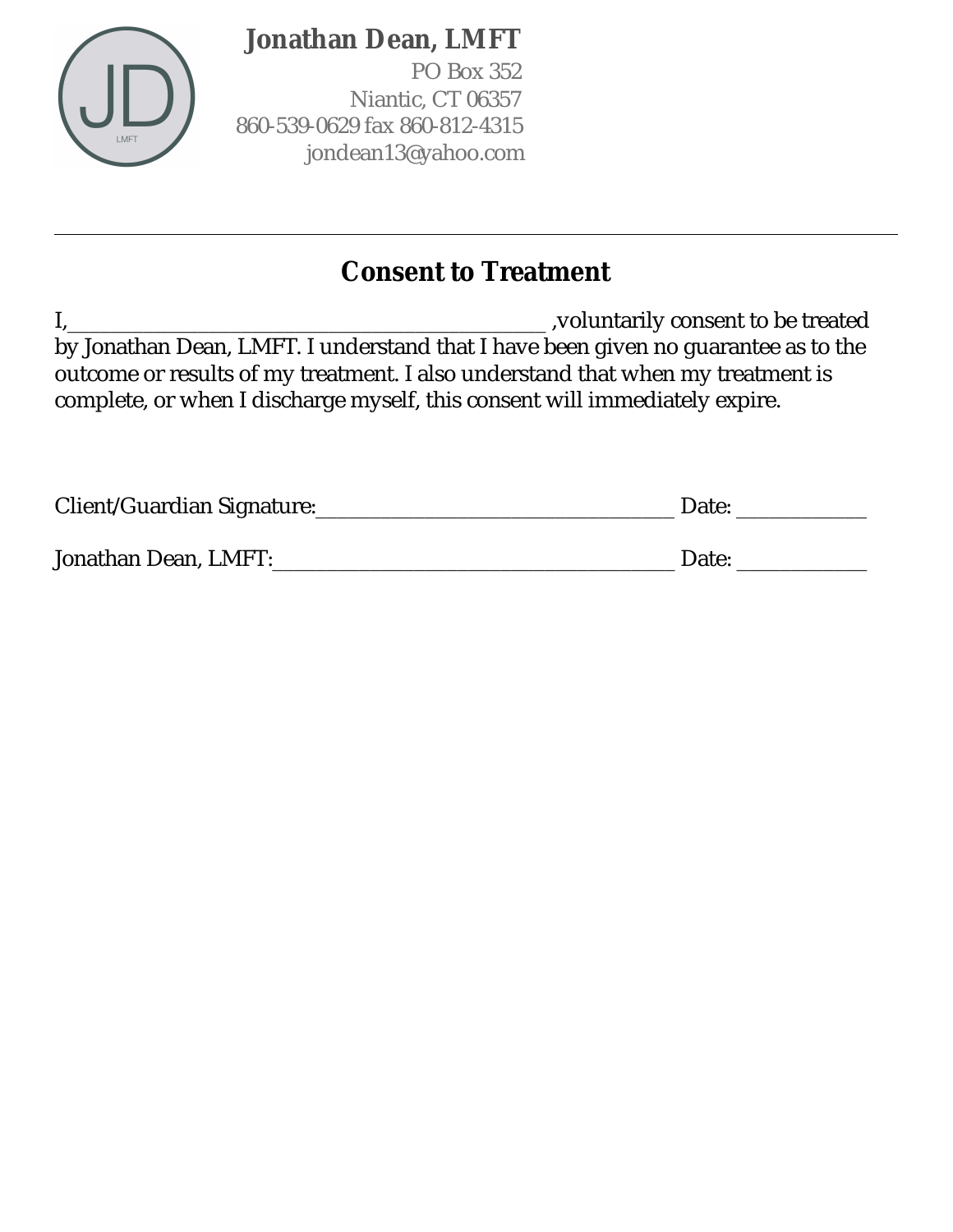

PO Box 352 Niantic, CT 06357 860-539-0629 fax 860-812-4315 jondean13@yahoo.com

# **Financial Policy**

*Please Read Carefully*

1. Your payment or co-payment is due at the time of service. If a payment or co- payment is not made at the time of the visit there will be an additional. \$5.00: billing. fee due at your next visit.

2. Jonathan Dean, LMFT will submit your insurance claims and assist in working with your insurance company. Ultimately, it is your responsibility to understand your insurance contract between you, your employer, and your insurance company. There may be restrictions and exclusions that may effect payment for this service as well as changes to contracts that you must keep account of. Please let Jonathan Dean, LMFT know if there are changes to your coverage or contract.

3. All outstanding balances that are not covered by your insurance company must be paid in full within 30 days of receiving of service date. Any remaining balance over 120 days from the original date of service will be turned over to collections.

4. If you are a divorced parent bringing your child-in for treatment, you-are the responsible party to this office. You may have legal arrangements that someone other than yourself is ultimately responsible for medical cost. If that is SO then you are responsible to collect the fee from the party you consider responsible for payment before the scheduled appointment so that you can pay at the time of service.

5. Telephone consultation sessions are \$-100.00 per hour and \$25.00 per 15 minutes and are NOT payable by insurance. This fee will be due at the next scheduled appointment. .

6. If you request attendance by Jonathan Dean. LMFT at a meeting (PPT,trial, etc.) such attendance will be based on the fee schedule posted in the office and provided on this form.

At any time if you are having difficulties paying you bill please call the office so that a payment plan can be arranged. The payment plan will only remain in effect as long as you are paying according to your payment arrangement.

I agree to the terms listed above:

| Client/Guardian Signature: | Date  |
|----------------------------|-------|
| Jonathan Dean, LMFT:       | Date. |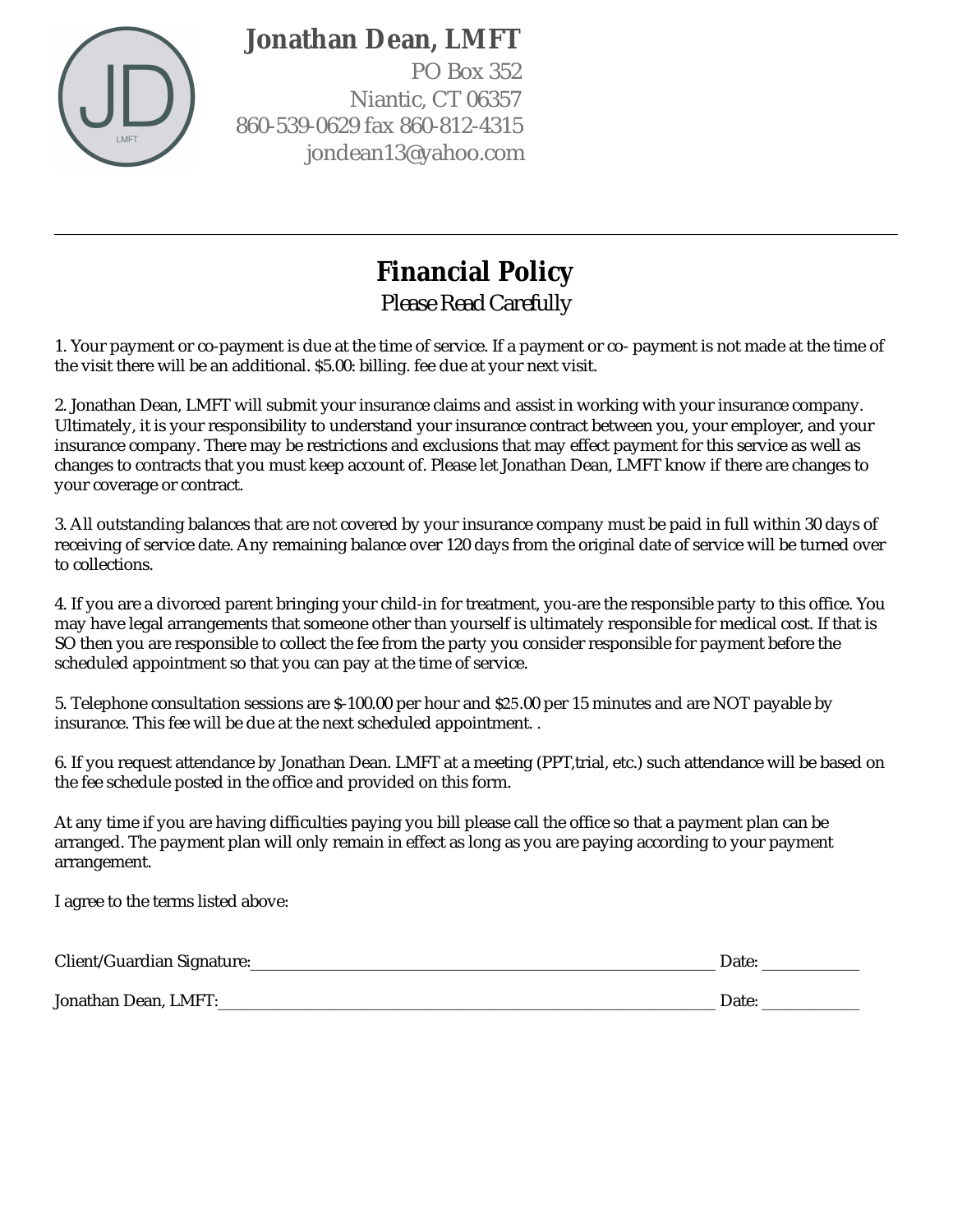

PO Box 352 Niantic, CT 06357 860-539-0629 fax 860-812-4315 jondean13@yahoo.com

# **Confidentiality**

Confidentiality and privileged communication are the rights of all clients working with professionals in the mental health field, according to the law and professional ethics. No information about you or the services provided to you will be released without your permission to do so. Here are some exceptional circumstances in which your mental health provider may be required by law to take immediate action and breach confidentiality.

1. If a court of law issues a legitimate subpoena, your mental health provider is then required to provide any information specifically described in the subpoena.

2. If you indicate that you intend to hurt or kill yourself or another individual, your mental health provider is then obligated to notify potential treatment personnel or victims .if it is believed that there is a real or immediate danger.

3. If you report, or your mental health provider suspects, that you are an active perpetrator or victim of child abuse or molestation, your mental health provider IS then obligated to immediately report this to the authorities.

4. If you are currently in psychotherapy or are being evaluated by order of court of law, the results of the evaluation and/or treatment status may be revealed to your probation officer or the court.

5. If you are a minor, your parents or guardians have the right to be informed of your progress if they request so. This only includes the general status of your progress, not any specific information regarding the conversations that took place within your sessions.

Every effort will be made to discuss with you any breach of confidentiality that is being considered by your mental health provider. If you have any questions, feel free to ask your provider.

I have read the above document and understand my mental health provider's ethical and legal responsibilities as a professional. I also understand that Jonathan Dean, LMFT is not available 24 hours a day. I therefore, agree to notify my primary doctor or Jonathan Dean, LMFT in advanced so that appropriate arrangements can be made in a timely manner. I also agree to make contact with my doctor or Jonathan Dean, LMFT to any imminent act of dancer to myself or others.

Client Signature:\_\_\_\_\_\_\_\_\_\_\_\_\_\_\_\_\_\_\_\_\_\_\_\_\_\_\_\_\_\_\_\_\_\_\_\_\_\_\_\_\_\_\_\_\_\_\_\_\_\_\_\_\_\_\_\_\_ Date: \_\_\_\_\_\_\_\_\_\_\_\_\_\_\_\_\_\_\_\_\_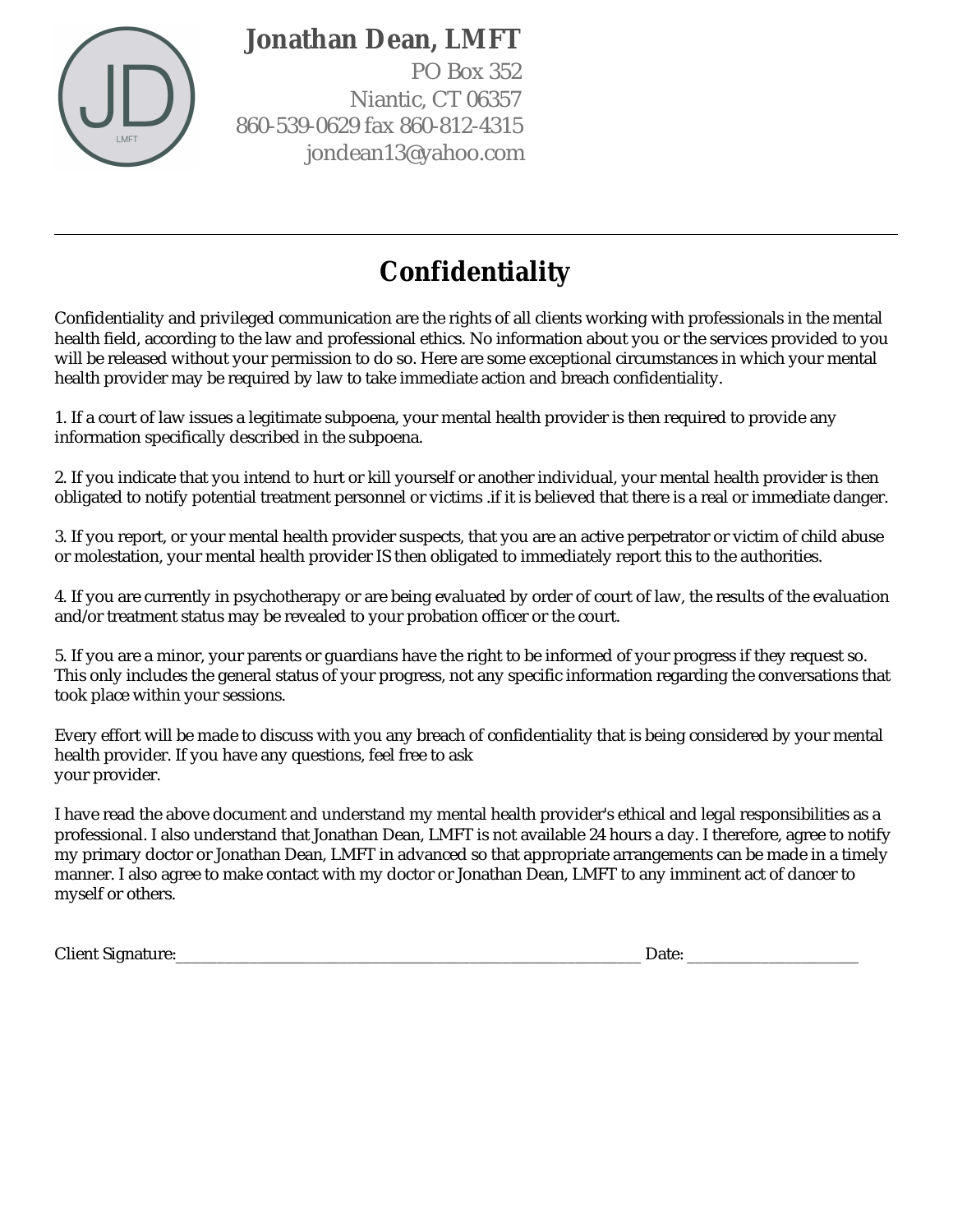

 PO Box 352 Niantic, CT 06357 860-539-0629 fax 860-812-4315 jondean13@yahoo.com

|  |  | <b>Primary Insurance Information</b> |
|--|--|--------------------------------------|
|--|--|--------------------------------------|

| Insured Name: Name and Solid Assembly and Solid Assembly and Solid Assembly and Solid Assembly and Solid Assembly and Solid Assembly and Solid Assembly and Assembly and Assembly and Assembly and Assembly and Assembly and A |  |               |       |
|--------------------------------------------------------------------------------------------------------------------------------------------------------------------------------------------------------------------------------|--|---------------|-------|
|                                                                                                                                                                                                                                |  |               |       |
| Relationship to client (circle): Self                                                                                                                                                                                          |  | Spouse Parent | Other |
|                                                                                                                                                                                                                                |  |               |       |
|                                                                                                                                                                                                                                |  |               |       |
|                                                                                                                                                                                                                                |  |               |       |
|                                                                                                                                                                                                                                |  |               |       |
| By signing below, I authorize the release of any information that is needed to process insurance claim.                                                                                                                        |  |               |       |
| Signature: Date: Date: Date:                                                                                                                                                                                                   |  |               |       |
|                                                                                                                                                                                                                                |  |               |       |
| <b>Secondary Insurance Information</b>                                                                                                                                                                                         |  |               |       |
| Insured Name: Name and Name and Name and Name and Name and Name and Name and Name and Name and Name and Name and Name and Name and Name and Name and Name and Name and Name and Name and Name and Name and Name and Name and N |  |               |       |
| Date of birth: <u>Charles Communications and Security Number: Charles Containers and Security Number:</u>                                                                                                                      |  |               |       |
| Relationship to client (circle): Self Spouse Parent                                                                                                                                                                            |  |               | Other |
|                                                                                                                                                                                                                                |  |               |       |
|                                                                                                                                                                                                                                |  |               |       |
|                                                                                                                                                                                                                                |  |               |       |
| ID Number: Croup Number: Croup Number:                                                                                                                                                                                         |  |               |       |
| By signing below, I authorize the release of any information that is needed to process insurance claim.                                                                                                                        |  |               |       |
| Signature: Date: Date: Date:                                                                                                                                                                                                   |  |               |       |